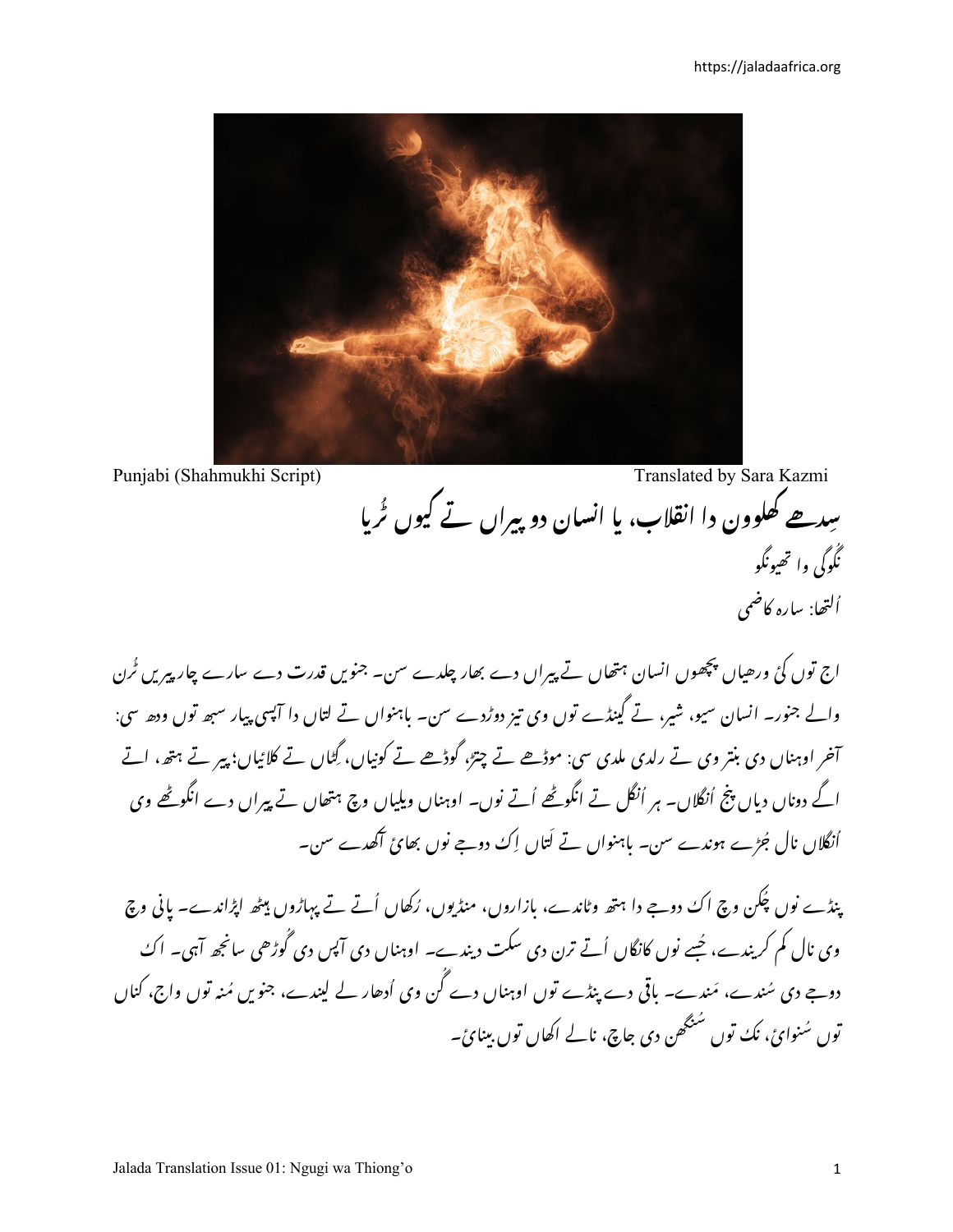اوہناں دے تال میل تے آپسی جوڑ نوں ویکھ کے باقی جُسّا کرودھ کھاندا۔ اوہناں نوں آپنے گن باہنواں تے لتاں نال ونڈنا چنگا نہ لگدا ہا۔ ایس کھار نیں اوہناں نوں اٹھا کر دتا، اور اوہناں اے وی نہ سوچیا کہ باہنواں تے لتاں توں بغیر تے اوہ ہل وی نہیں سکدے۔ اوہناں باہنواں لتاں دے خلاف متا پکاون چھو دتا۔

جیبھ نے دماغ توں اک منسوبہ گھنیا، تے فورن اوس نوں عمل وچ لیاندا۔ اوس اُچی اُچی باہنواں تے لتاں بارے سوال کرنے شروع کر دتے۔ دونواں وچوں خورے زیادہ تگڑا کون اے؟ اوس آگھیا۔ دونویں بھرا انگ، جنہاں نے کدے پہلاں اک دوجے نوں حسد نال نہ تکیا سی، ہن منہ توں بول لے کے آپنے آپ نوں وڈھیاون لگے، کہ کون پنڈے لئ زیادہ ضروری ہے۔ ایتھوں گل سوہن تے جا گئ، تے باہنواں نے آپنیاں ، لمیاں،نازک اُنگلاں دے ٹھاٹ وکھاۓ، تے نال ہی پیراں دے نکے، تے موٹے انگوٹھیاں دی پھگڑی لائ۔ پیراں نے وی اگوں منہ توڑ جواب دتا: ہائے ساڈے بھُ ہُ کھے بھرا، وچارِیاں کمزور، مینی اُنگلاں! اوہناں دی آپس دی ایہہ ٹو ٹو میں میں کئ دینہہ چلدی رہی، مسله اپنا ودھ گیا کہ دونواں دا اکٹھے کم کرنا ہی اوکھا تھی گیا۔ اخیر گل زور تے اپڑ گئ، کہ کون زیادہ طاقتور آبا۔ باہنواں تے لتاں نے جسم دے باقی انگاں نوں سلاسی لئ آگھیا۔

جیبھ نے مقابلہ رکھن دا وچار اگے دھریا۔ ودھیا! ساریاں نے آکھیا۔ پر کنج دا مقابلہ؟ کجھ نوں پہلوانی دا خیال آیا۔ ہوراں آگھیا تلواراں دا کرتب، یا دوڑ، یا فیر شترنج یا تاش دی بازی۔ پر سارے کسے اک شے تے سیمت نہ ہو سکے، کیونجو ہر کھیڈ کسے نہ کسے طرح کسے اک انگ لئ بےجیز جاپے۔ مُڑ کے فیر جیبھ نے ہی راہ کڈھیا، دماغ توں سوچ دا سہارا لے کے۔ اوس وچار یا کے لتاں تے باہنواں دونویں وارو وار مقابلے دیاں شرتاں طے کرن گے۔ باہنواں تے لتاں دونویں ایس گل تے رازی ہو گۓ۔

مقابلہ جنگل وچ اک کھلی تھاں تے، دریا دے کنڈے تے جُڑیا۔ پنڈے دے سارے انگ کسے وی قسم دے خطرے لئ تیار کھلوتے سن، آخر جسم دے دو انگاں نے آپس وچ بھِڑنا سی۔ کجھ وی ہو سکدا سی۔ اکھاں نے چار چوپھیرے غور نال تکیا، کناں نے نکی توں نکی واج نوں سیانن دی تیاری پھڑی، نک نے آپنیاں ناساں توں ہوا چھک کے خطرے دی کسے وی بھنک نوں سنگھن دا منسوبہ بدھا۔ جیبھ وی چیکن لئ تیار سی: "بچاوٗ!"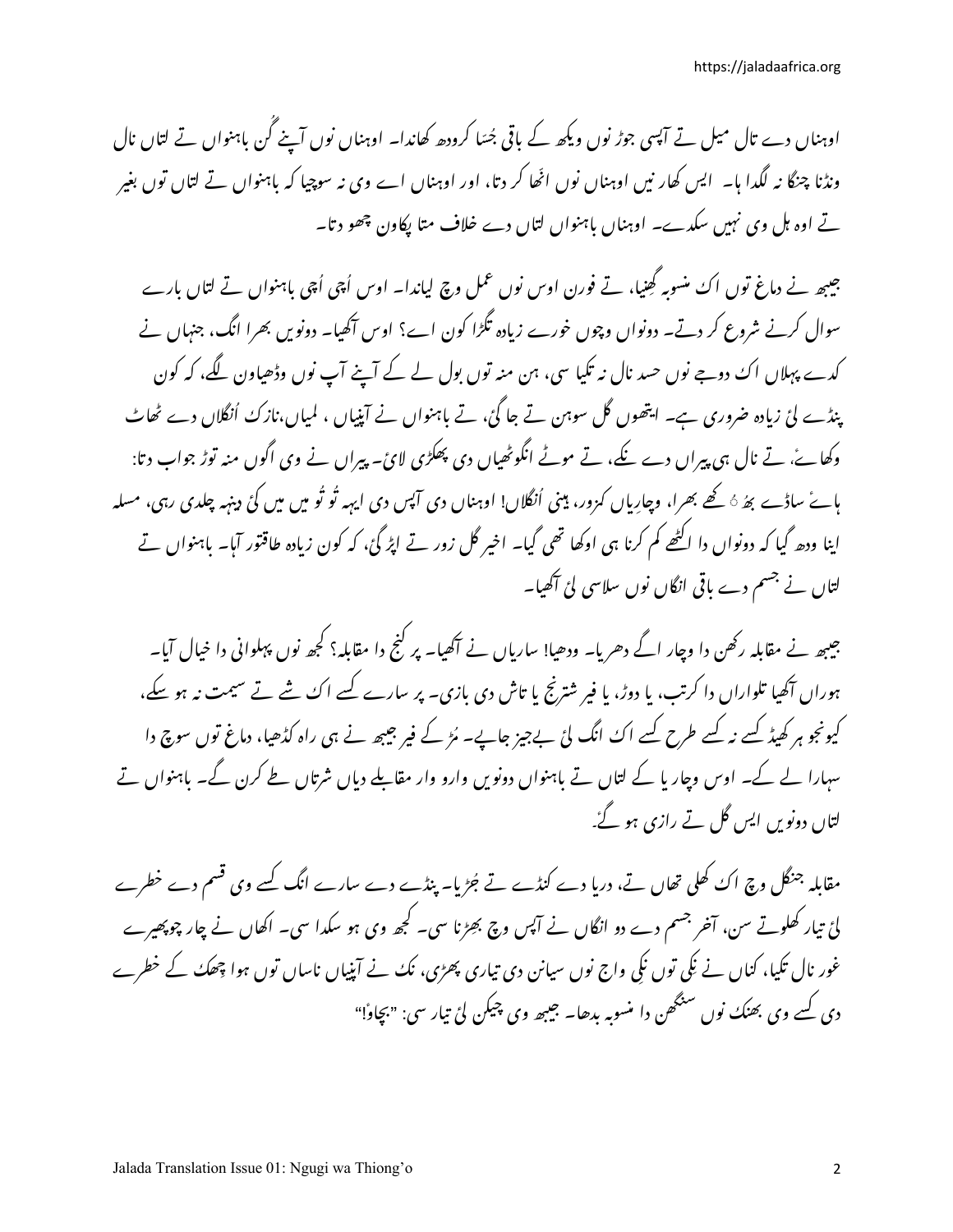واہ نے جنگل، دریا تے آکاش دے ہر نگر تاپٹن ایس مقابلے دی گل اپڑا دتی۔ چارپیریں ٹُرن والے پشو سَبھ توں پہلاں آ ڈُھکے، ہَتھ وچ لمپاں، ہریاں ٹاہنیاں چاۓ، آپنا شانتی وچ آون دا اعلان کرن لئ۔ اکٹھ رنگا رنگ سی: شیر، چیتا، ببر شیر، گینڈا، لگھڑ بگھڑ، ہاتھی، زرافا، اُٹھ، لے سنگھاں والی مجھ تے چھوٹے سنگھاں والی بھینس، نیل گاۓ، سیو، چھپھندر تے چوہا۔ پانی دے واسی، جنویں دریائ گھوڑا، مچھی، مگرمچھ، دریا دے کنڈے تے آٹیک لا بیٹھے۔ دو پیراں تے ئُرن والے جنور، جنویں شُتر مُرغ، تِتر، تے مور وی جوش نال آپنے گھمپ پھڑ پھڑاندے آئے، تے ٹاہنیاں تے بیٹھیاں چڑیاں وی پُوکن لگیاں۔کیڑیاں مکوڑیاں نے وی گاون چھوہ دتا۔ مگڑی، سُنڈی، سُسری بھوپٹن تے گھیرے گھتن لگی۔ گرگٹ سہجے سہجے ٹُردا نیڑے آ کھلویا، پر چھپکلی اُتاولی سی، تے چَکر کٹدی رہی۔ باندر، گوریلا تے بنمانس اکُ رُکھ توں دوجے رُکھ ٹپن لگے۔ سگوں رُکھ آپ وی جھولن لگے، فیر واری واری سلام وچ نیوں کے سدھے کھلو گۓ۔

مُنہ نے گاون نال مقابلے دا پڑ بنھیا:

اپہہ جتن انند کارن ہے ایہہ جتن انند کارن ہے ایہہ جتن انند کارن ہے کیونجو اسیں سارے اکو قدرت دے ہاں جائےً

باہنواں تے لتاں نے جت تے ہار نوں سلوک نال منن دی سوں کھادی، نہ کوئ غصہ کھاوے گا، نہ کوئ رُس کے چھڈ جاون ہووے گا۔

باہنواں نے پہلا بیڑا سُٹیا: لکڑ دا اک ٹوٹا بھوپٹن تے دے ماربا۔ لتاں نوں لکڑ چاون دا آگھیا گیا۔ دونویں لتاں نوں آپس وچ صلاح دی کھُل سی، تے نال اوہ پیراں دے انگوٹھیاں دا سہارا وی لے سکدِیاں سن۔ اوہناں لکڑ دے ٹوٹے نوں اُلٹاون دی کوشش کیتی، فیر اوہنوں دباون دی، ہر قسم دا گویڑ لا لیا پر فیر وی اوہ لکڑ نوں چُک نہ سکے، بس لت مار کے دور چا سُٹیا۔ ایہہ ویکھ کے اُنگلاں نے مُنہ توں ہاسا گھنیا، تے قبقے تے قہقا لایا۔ باہنواں نے فیر اگے ہو کے بڑی ٹور نال، آپنی نازکی دی نمائش کریندیاں، ون سونے ڈھنگاں نال لکڑ پُکٹ کے وکھائ۔ جدوں اوہناں نے لکڑ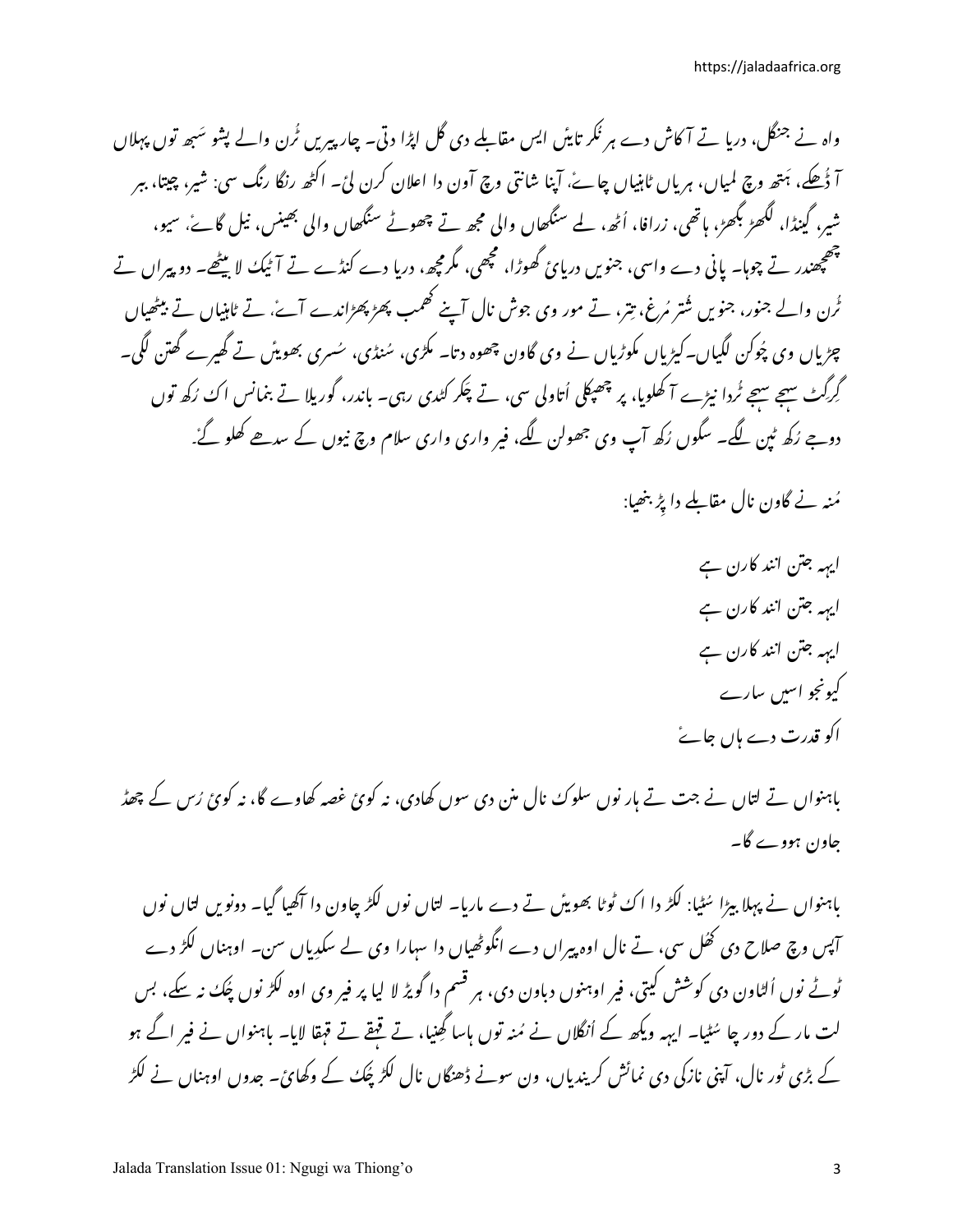جنگل وچ دور بھنواں کے پاری، تے سارے واہ واہ کرن لگے۔ فیر اوہناں نے آپنے ہور وی گُن ویکھنہاراں اگے پیش کہتے: چولاں بھری اک کولی وچوں ریت دے نکے نکے دانے کڈھ کے وکھاۓ، سُویٹاں وچ دھاگے پروۓ، وزن ڈھوون واسطے ریڑیاں بنائیاں، نیزے تیز کر کے دور وگاۓ، ایسے ایسے کم کیتے جہڑے پیر صرف اپنے خاباں وچ ہی کر سکدے سن۔ لتاں دا تے منہ کھُلا رہ گیا، اوہناں دے بس وچ بس اپنے بھراواں دا سُگھڑپ ویکھ کے واہ واہ کرنا ہی سی۔ تماشبیناں دباں باہنواں نے تالیاں دا طوفان مچا دتا، جس نوں سُن کے لتاں دا حال ماڑا ہو گیا۔ پر اوہ وی ہار منن والیاں نہیں سن: بھانویں اُتوں دُکھی جاپ رہیاں سن پر اندوروں اوہ مقابلے دی اگلی واری جِتن نوں وچار رہیاں سن۔

اخیر لتاں تے باہنواں دی واری آئ ۔ اسیں سادہ جہیا کم ہی دساں گے، اوہناں آکھیا۔ ہتھاں نوں آکھیا گیا کہ اوہ پورے جُسے نوں دارے دے اک پاسیوں چُک کے دوجے تک اپڑاون۔ لے، ایہہ وی کوئ گل ہوئ، اُنگلاں نے مان کردیاں سوچیا۔ منظر ویکھن والا سی۔ یورا پنڈا پُٹھا ہویا پیا سی۔ ہتھ زویں تے سن، تے اکھاں بالکل بھویئں دے نال ہوون باروں پچ نال کجھ ویکھ نہ سکن۔ نکُ نوں دھول توں نچھاں لگ گیاں، تے لتاں تے پیرہوا وچ جنویں تردے ئے ہوون۔ "نیایو جُو"، ویکھنیاراں نے چیکیا، تے کھیڈ وچ گاون لگے۔

> نياپو نياپو جُو حكۇ :إمراط فُواڻا نياپو حكۇ :إم<sup>ط</sup>اط تروكيني انگاني

ساریاں دا دھیان ہتھاں تے باہنواں تے سی۔ پنڈے دے رنگا رنگ کرتب کردے انگاں توں ہن اک گز وی ہلیا نہیں سی جا رہیا۔ بس دو قدم ای نیں، ہتھاں پیڑ نال گرلائے، پر باہنواں ونگیاں ہو کے تلک گئیاں، تے پورا پنڈا زمین تے ڈھے پیا۔ کجھ ساہ لے کے اوہناں نے فیر جتن کیتا۔ دوجی واری اوہناں نے اُنگلاں نوں پھیلا کے، ہتھ نوں چوڑا کرن دی کوشش کیتی، پر صرف انگوٹھے کجھ وتھ بنا سکے۔ فیر اوہناں نے اُلٹبازیاں لا کے ٹُرن دی کوشش کیتی، پر اوس تے اعتراض آیا کے ایہہ کم لتاں بغیر نہیں ہو سکدا۔ ہُن پیراں دے ہسن دی واری سی۔ اوہناں نے اُنگلاں دے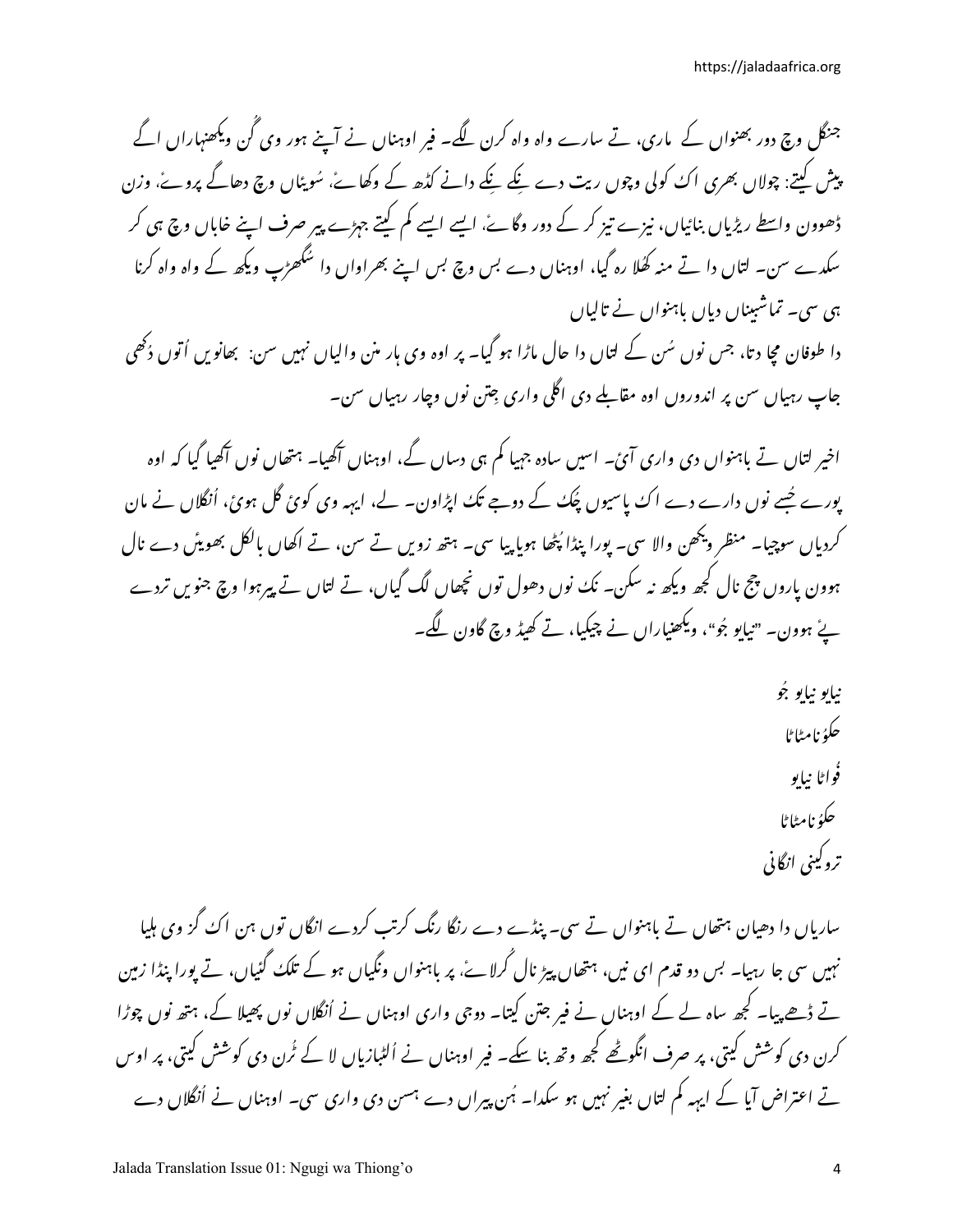بریک ہاسے توں اُلٹ، منہ توں بھاری بھرکم، گرجدے قبقے لے کے مارے۔ آپنا مخول بندا سُن کے باہنواں نے جُسے نوں چُکن دی اکُ آخری کوشش کیتی۔ اکو قدم چُکن دے بعد ہتھ تے اُنگلاں نے تھکُ ٹُٹ کے ہار من لیٔ۔ لتاں نے آپنی طاقت نوں پڑ وچ چنگا چمکایا: ویلا گنیا، پھُدکیاں لاپٹاں، بھج کے وکھایا،کجھ اُچیاں چھالاں ماریاں،فیر لمپاں چھالاں، تے توڑ و توڑیورے پنڈے نوں ڈگن وی نہ دتا۔ ویکھنیاراں دے پیراں نے خوشی نال، لتاں دا ساتھ دیندے، بھوئیں تے تھاپڑے مارے۔ باہنواں نے غصے نال ایس تے ہتھ چاتے، تے ایہہ بھُل گۓ کے ایہہ کھیڈ اوہناں نے آپ شروع کیتا سی۔

سارباں نوں، سمیت ویکھنہاراں، باہنواں بارے کجھ اچنبھا جاپیا: ہتھاں دے انگوٹھے جہڑے پنڈے نوں چُکن دے آہر وچ دور کھیے گۓ سن، حالے وی اُنگلاں توں وکھ ای دِس رہے سن۔ ویردے انگ مُڑ حاسا چھوہن دی تیاری وچ ای سن، جدوں اوہناں اے سیاتا کے اُکھڑے انگوٹھے نے سگوں ہتھاں دی چترائ گھٹائ نہیں، سگوں اوہناں لئ نین تے کسن نوں ہور سوکھا کر دتا۔ ایہہ کنویں ہویا؟ ایاہجی، اُسارن سکت وچ ڈھل گئ!

انگاں دے درمیان مقاملے دے سٹے اُتے بحث پورے پنج دن چلدی رہی۔ اوہناں بڑا ٹِل لایا، پر ہار جت بارے کوئ فیصلہ نہ ہو سکیا: لتاں تے باہنواں دونویں اپنی اپنی تھانویں ماہر سن، تے اک دوجے بغیر دوناں دا ہی گزارا نہیں سی۔ سارے ڈوبھی پڑچول وچ پے گۓ ایہہ جسم آپ ہے کیہ، ساریاں نے پچھیا، تے فیر پچھاتا کہ جسم اوہناں ساریاں دی سانجھ ہے، اوہ سارے اک دوجے وچ سموۓ ہوئے نیں۔ ہر اک انگ دا ٹھیک کم کرنا ساریاں واسطے سرپر سی۔

پر ایس طرح دی بھیڑ مُڑپین توں بچن واسطے، تے اکُ دوجے نال دخل توں بچن لیٔ، جسم دے سارے انگاں نے ایہہ متھ لیا کہ ہن توں جسم سدھا ٹُریا کرے گا، پیر زویں تے، تے باہنواں اُتے ہوا وچ۔پورا پنڈا ایس گل تے راضی سی، پر بچیاں نوں چارے پیراں تے ٹرن دی ٹھل دتی گئ، تانجو اوہ آپنا پچھوکڑ کدی نہ بُھلن۔ اوہناں نے کماں دی ونڈ کیتی: لتاں حُسے نوں تھاں تے اپڑاون دا کم کرن گیاں، پر اگوں فیر رچھ بناون تے ورتن دا کم ہتھ سامبھن گے۔ سو لتاں تے پیراں نے پنڈے نوں پُکُن دا بھار آپنے ذِمے لے لتا، تے ہتھاں تے باہنواں نے اگے ودھ کے قدرت نوں ورتایا، منہ وچ بُرکی یاون لئ۔ منہ، بلکے دند، اوس رزق نوں چباندے، فیر اگے گل توں ٹیا کے ڈھڈھ وچ پہنچاندے۔ ڈھڈھ سارا رس نچوڑ کے پنڈے دے اندر وگدی نہراں وچ وگاندا، جتھوں او رس پنڈے دے نگر نگر وچ جا وسدا۔ فیر ڈِھڈھ بچے کچے نوں آپنی پرنالیاں وچ یا دیندا، جتھوں فیر جُسا اوس نوں پہلی وچ لاہندا، یا مِٹی ہیٹھ دبا دیندا، بھوئیں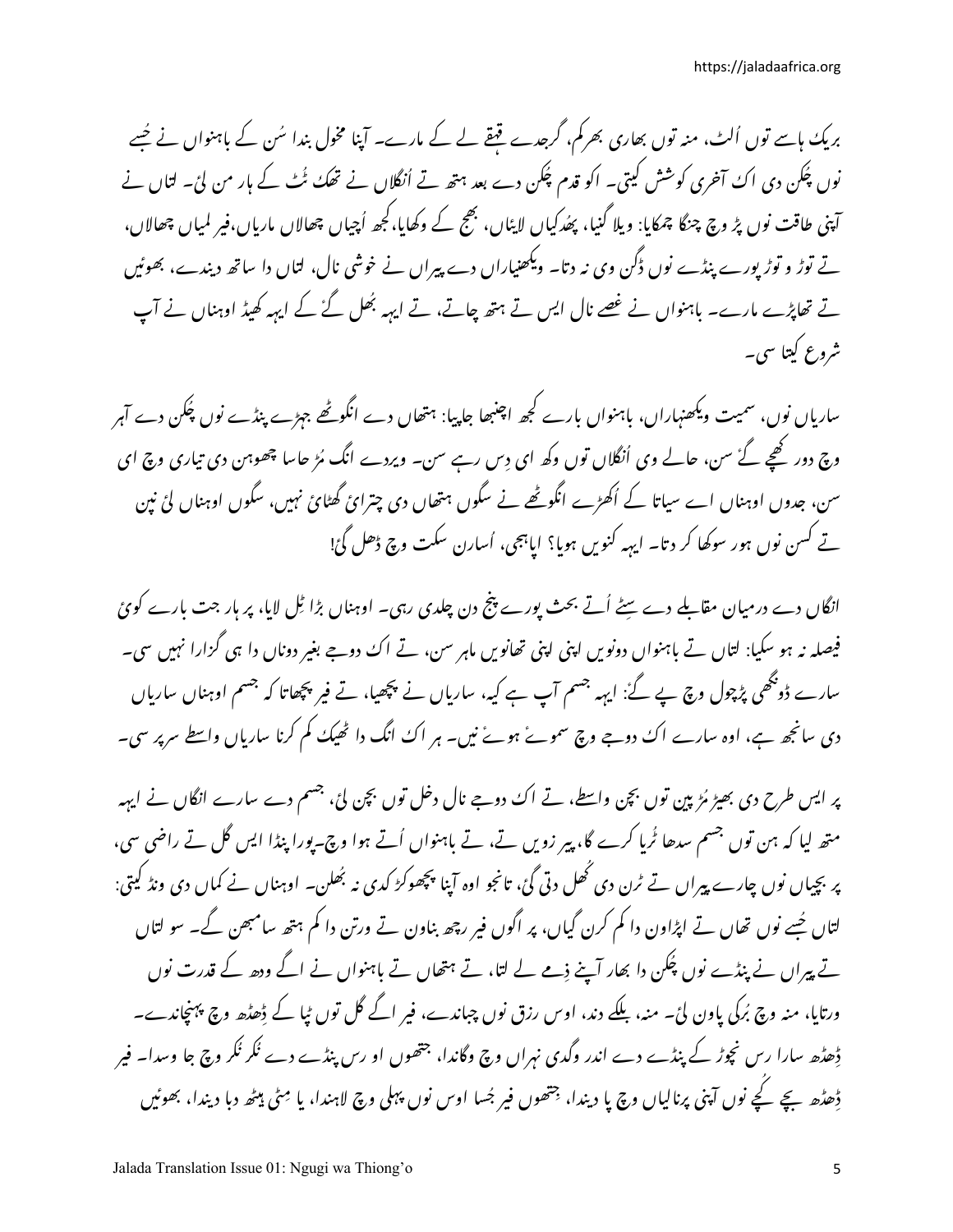کھیڈاں نوں وی ایسے حساب نال ونڈ د تا گیا: جاسا، گاون، تے گلاں مُنہ دے ذمے یا دتیاں گئیاں، بھجن تے فُٹبال کھیڈن لتاں دے۔ کم دی صاف ونڈ نے انسان دے پنڈے نوں اکُ تکڑی مشین وچ تیار کر دتا، جس نے وڈ وڈیرے جنوراں نوں وی پچھے چھڈ دتا۔

لیکن پنڈے نوں ایہہ پتا سی کے ایس یکے پر بندھ وچ وی ویر پے سکدا ہے۔ سِر اُتے ہوندیاں کدھرے ایہہ نہ سمجھ بیٹھے کہ اوہ بھوٹیں نوں لگدے پیراں توں وڈا ہے، یا اوہ سائیں اے تے باقی انگ بس اوس دے سیوک۔ اوہناں ایس گل تے زور دتا کہ سر، تے سروں بیٹھ وی جو کجھ ہے، بالکل برَبر ہے۔ ایس گل دا پکُ قائم کرن لیٗ، انگاں نے ایہہ لاظم کر لیا کہ کسے وی اک دا دُکھ تے سُکھ ساریاں نوں محسوس ہووے گا۔ اوہناں منہ نوں وی یاد دلایا کہ جد وی او "آپنی" یا "میری" کر کے گل کرے، اوہنوں ایہہ یاد ہونا چاہیدا ہے کی اوہ پورے جسم ولوں گل پئ کریندا ہے، صرف اپنے آپ نوں مالک سمجھ کے نہیں۔